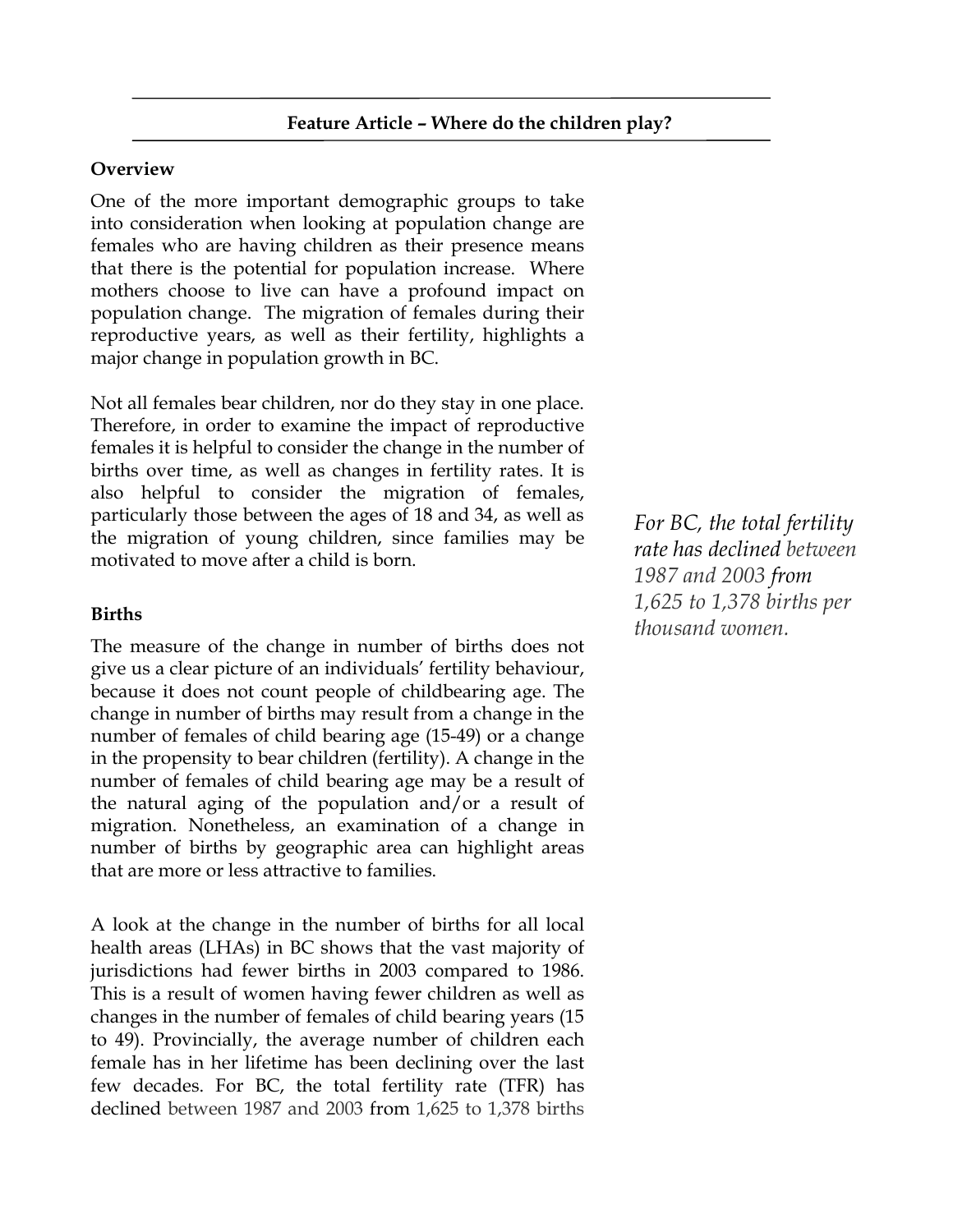per thousand women. <sup>1</sup> Nonetheless, some LHAs showed an increase in births.

Almost all of the LHAs outside of the Lower Mainland had a decrease in births. The largest decline was for the Prince George LHA with 623 fewer births between 1986 and 2003. The only LHA with a primarily resource-based economy to show an increase was the Peace River North LHA in the north east. Prince George had a marginal increase in number of females of child bearing years (1.5%), while Peace River North had a 16% increase, primarily a result of positive net migration. It is likely that the increase in prosperity from oil and gas exploration and extraction over this time period had an influence on family formation.

|                       |  | LHAs with the largest decrease in number of births |  |  |
|-----------------------|--|----------------------------------------------------|--|--|
| between 1986 and 2003 |  |                                                    |  |  |

| <b>LHA NAME</b>         | <b>DIFFERENCE</b> |
|-------------------------|-------------------|
| <b>Prince George</b>    | -629              |
| <b>Greater Victoria</b> | $-270$            |
| Peace River South       | $-269$            |
| Alberni                 | -242              |
| Kamloops                | $-199$            |
| Trail                   | $-191$            |
| Smithers                | $-185$            |
| Fernie                  | $-177$            |
| Quesnel                 | $-173$            |
| Vancouver Island North  | $-167$            |
| Cariboo-Chilcotin       | $-152$            |
| Richmond                | $-138$            |
| Kitimat                 | $-129$            |
| <b>Powell River</b>     | $-125$            |
| Terrace                 | $-122$            |
| Prince Rupert           | -118              |

Out of 83 LHAs, only 16 had an increase in the number of births and all but four (Central Okanagan, Summerland, North Peace River, and Saanich) were in the Lower Mainland. Even though the total fertility rate has been declining, the Lower Mainland has experienced an increase in the number of births. The number of females age 15 to 49

-

*In 2003, almost all of rural BC showed a decrease in number of births compared to 1986. The only exception was the Fort St. John area.*

*Victoria and Richmond share similarities with rural BC in terms of change in number of births.*

<sup>1</sup> *TFR represents the number of births 1,000 women would have over their lifetimes if they experienced the same age specific fertility rates of women, aged 15 to 49, in the time period shown in that region.*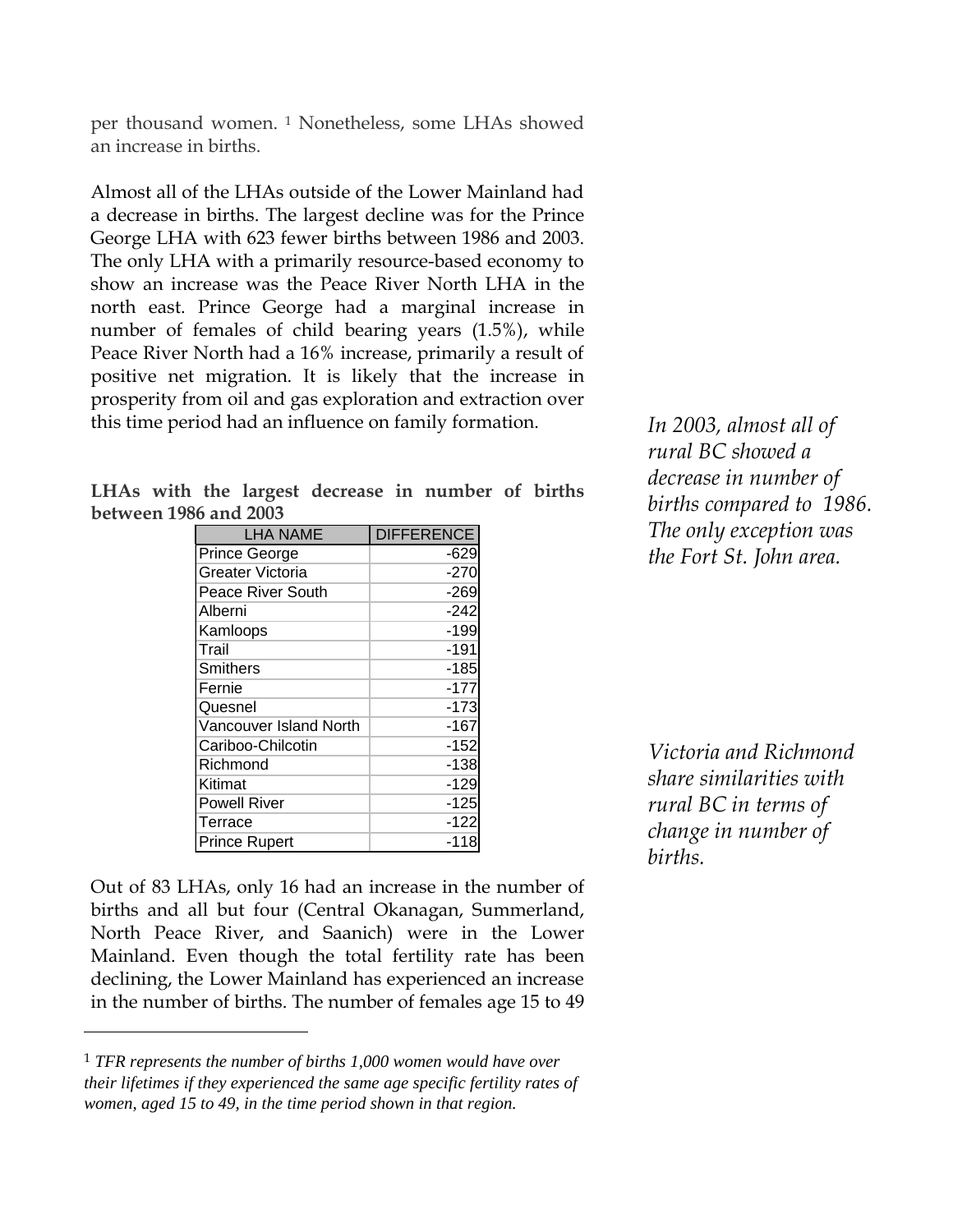grew rapidly in many of the LHAs in the Lower Mainland, in large part due to positive net migration.

| <b>LHA NAME</b>          | <b>DIFFERENCE</b> |
|--------------------------|-------------------|
| Surrey                   | 1,515             |
| Abbotsford               | 468               |
| <b>Burnaby</b>           | 289               |
| Vancouver                | 240               |
| Central Okanagan         | 190               |
| Coquitlam                | 156               |
| Maple Ridge              | 115               |
| <b>New Westminster</b>   | 110               |
| Chilliwack               | 109               |
| <b>Howe Sound</b>        | 64                |
| Saanich                  | 37                |
| <b>Peace River North</b> | 30                |
| Langley                  | 28                |
| Summerland               | 12                |
| Delta                    | 9                 |
| Mission                  |                   |

# **LHAs with an increase in births between 1986 and 2003**

*In 2003, all but three LHAs in the Lower Mainland showed an increase in births compared to 1986.*

A closer look at the Lower Mainland shows that Surrey had the greatest increase with 1,515 more births followed by Abbottsford, Burnaby, and Vancouver. Only three LHAs in the Lower Mainland had a decline in the number of births between 1986 and 2003: Richmond, North Vancouver, and West Vancouver. Of these, Richmond received the largest number of migrants, many of whom were new to Canada, but they were far less prone to reproduce than people moving to Surrey.

An unusual area in the Lower Mainland is Langley where there was an increase of only 22 births between the years 1986 and 2003, much lower than its neighbours to the east and west. For families, the distance to Vancouver may be too great, but if economic activity continues to move east along the Fraser River, it is not unreasonable to assume that the number of families, and subsequently births, may rise in the future.

#### **Net Migration**

Core areas tend to be very attractive to people between 18 and 24 years of age. Migration out of the family home is most often in the direction of large urban centres for education, socialization, and employment, particularly

*Both Richmond and Surrey are attractive to new Canadians but differ in terms of fertility.*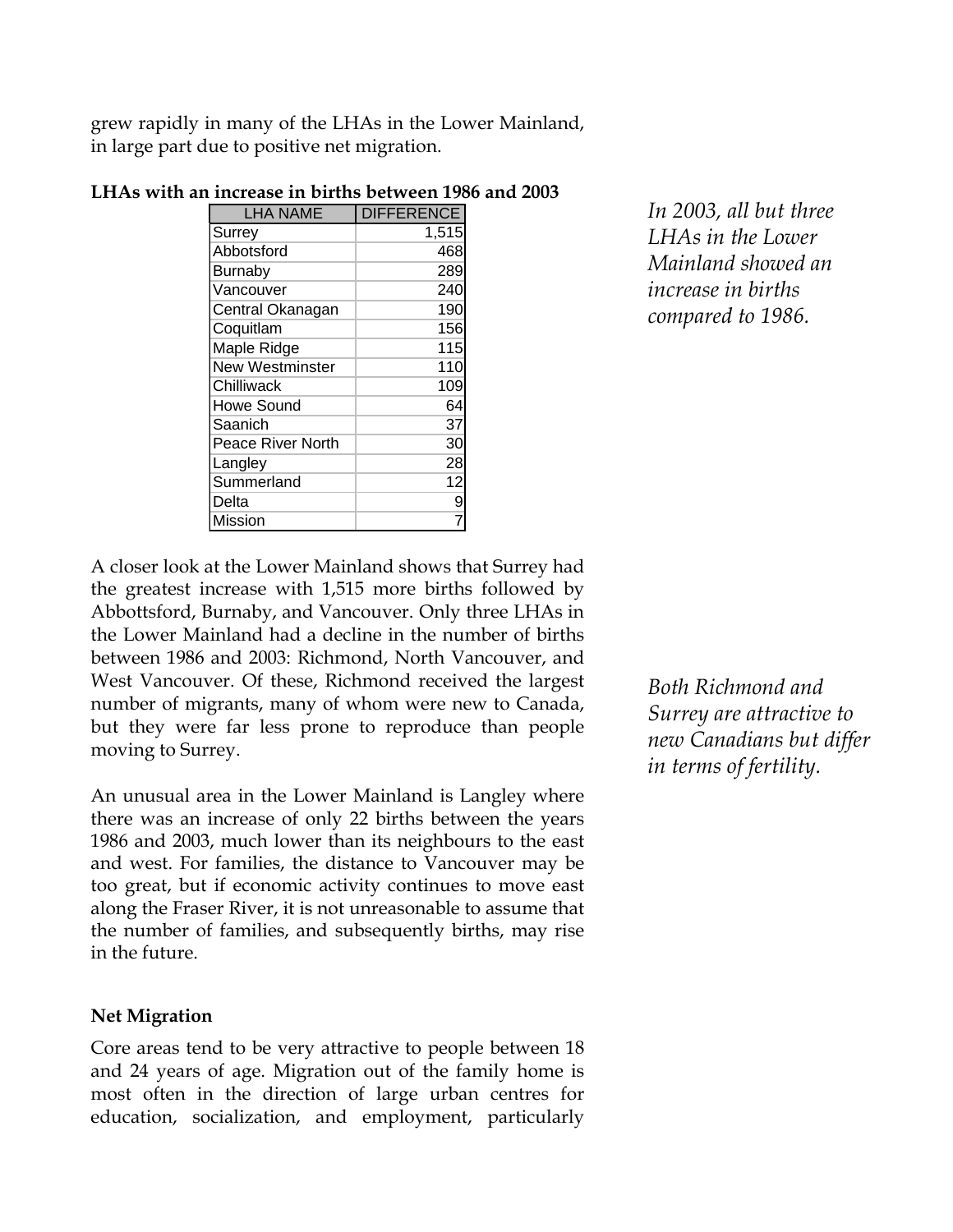when there are few local job opportunities. For those youth already living in core areas, migration out of the home may be deferred. After a prolonged adolescence, they may move to start a family. While net migration to the core for females 18 to 24 was highly positive between 1996 and 2001, net migration was negative for females in their early thirties.

## **Net migration of females, 15 to 34 between 1996 and 2001 for Surrey and Vancouver**



*Vancouver's net migration becomes negative for females in their early thirties*

Migration out of the core to the surrounding bedroom communities allows people to maintain their social and economic ties while providing for family needs. Surrey is only one of the options available for people moving out of Vancouver. It offers an affordable alternative for families and consequently the fertility rates are higher here than in Vancouver. Surrey also is home to many new Canadians. Nonetheless, the total fertility rate for Surrey was lower in 2003 compared to 1986.

#### **Age Specific Fertility Rates**

The age specific fertility rates (averaged over the years 2001 to 2003) are much higher in Surrey than in Vancouver and tend to be highest for females in their mid to late twenties, while they are highest for females in their early thirties in Vancouver. For females in their early thirties in Vancouver, net migration becomes negative.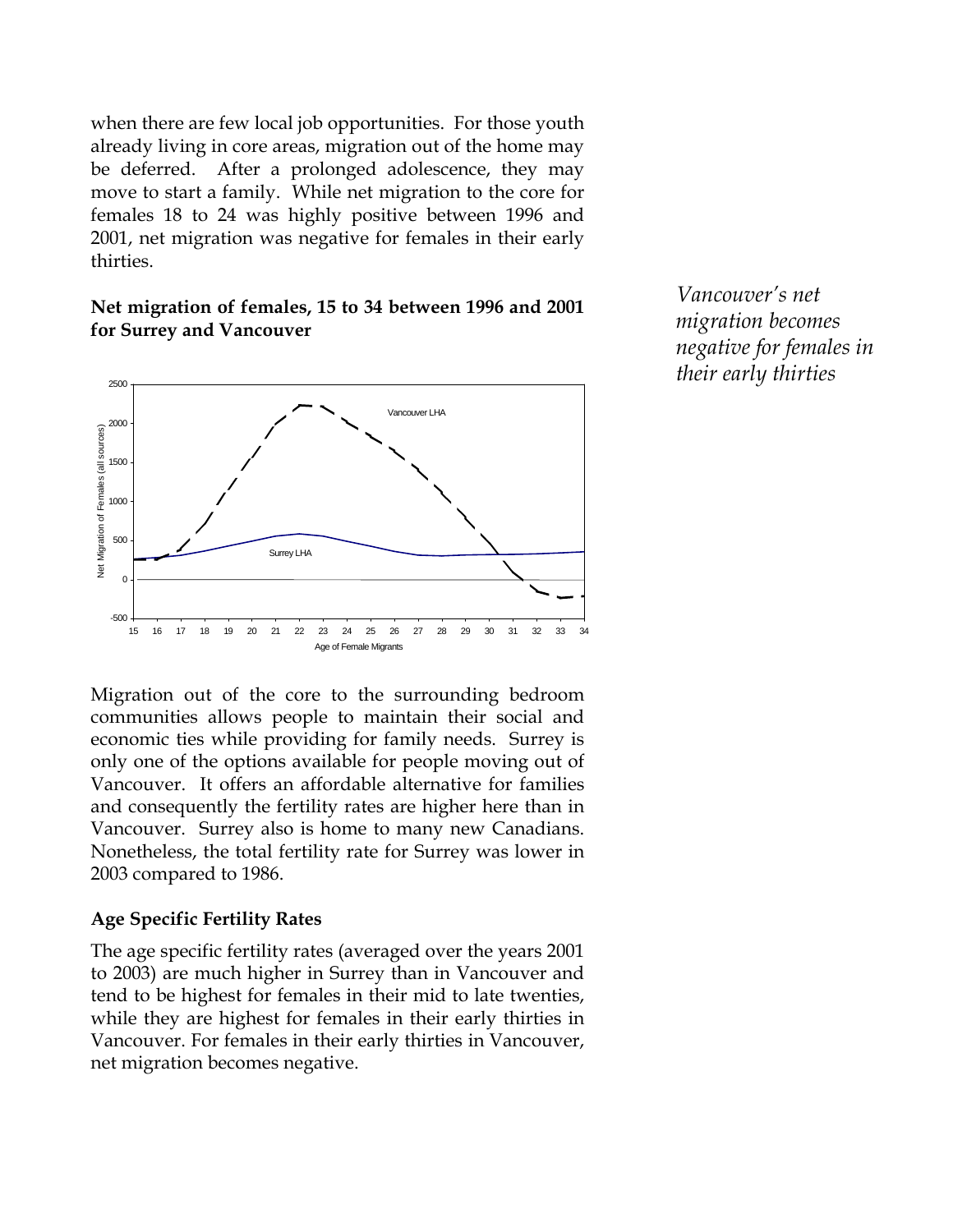**Age Specific Fertility Rates – Surrey and Vancouver (Average over 2001 to 2003)**



*Over 16,000 more children moved out of Vancouver than in since the early eighties.*

# **Child Migrants**

Not only does Surrey maintain positive net migration for females in their early thirties but it is also home to far more child migrants than Vancouver. Between 1996 and 2001, there were 4,300 more 'out' migrants than 'in' migrants between the ages of 0 and 6 years for Vancouver while there were close to 1,000 more children moving into Surrey than out.

| TVAIND CT OF TICL INTERATION OF OUR ORDER |          |                   |         |          |  |  |  |  |  |
|-------------------------------------------|----------|-------------------|---------|----------|--|--|--|--|--|
| <b>LHA NAME</b>                           | 19861    | 1991 <sub>1</sub> | 1996)   | 2001     |  |  |  |  |  |
| <b>ISurrev</b>                            | 2.013    | 4.251             | 2,693   | 996      |  |  |  |  |  |
| <b>IVancouver</b>                         | $-3.335$ | -4.2801           | -4.2501 | $-4.300$ |  |  |  |  |  |

**Number of net migrants 0 to 6 years of age**

Combined with relatively high fertility rates, the strong inmigration has meant that the number of young children living in Surrey has grown rapidly over the last twenty years.

*Close to 10,000 more children moved in to Surrey than out since the early eighties.*